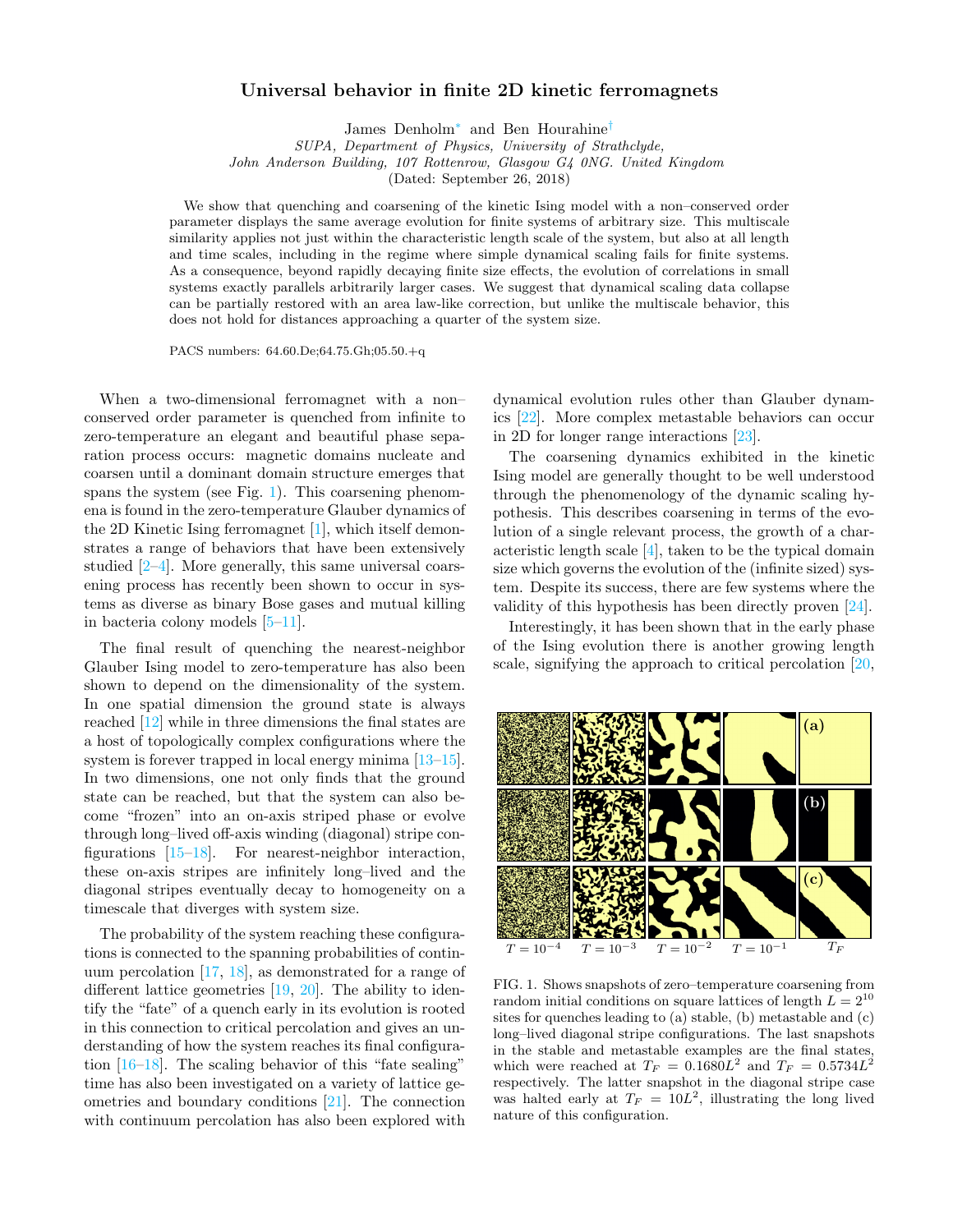## [21,](#page-3-15) [25\]](#page-3-19).

The cooperative nature of ferromagnets is such that their kinetic evolution can be captured with purely short range interactions, provided these decay rapidly with distance [\[18\]](#page-3-10). We accordingly consider nearest-neighbor interaction on square lattices of size  $N = L^2$  sites in the absence of an external field. Spins are denoted by  $S_i = \pm 1$ and can be viewed as a binary mixture of phases with a non-conserved order parameter (or a non-conserved scalar field). The total energy of the system is given by the hamiltonian

$$
\mathcal{H} = -\mathcal{J} \sum_{ij} \mathcal{S}_i \mathcal{S}_j,\tag{1}
$$

where  $J > 0$  is a ferromagnetic coupling constant and j indexes the nearest neighbors of each spin  $S_i$ . In accordance with zero-temperature Glauber dynamics, single spin flip events are sampled randomly with individual probabilities of 1 and 0.5 for energy decreasing or conserving events respectively [\[1\]](#page-3-2). Events that would incur an energy cost are forbidden (probabilities of 0). Physical time is advanced using the updates of Ref. [\[26\]](#page-3-20) (also see Supplemental Material [\[27\]](#page-3-21)).

Converged ensembles of  $10<sup>4</sup>$  quench trajectories are obtained at a variety of lattice sizes for sizes  $L = 2^n$  such that  $2^5 \le L \le 2^{10}$ . Each simulation is initialized with a different random microstate in order to mimic an infinite temperature configuration. The quenches are then categorized as cases evolving to stable final states, metastable final states or quenches that evolve through the long– lived diagonally wound stripe configurations. Each of these are then each considered as separate categories of quench. The scaling of the quench time when the system falls into the long–lived stripe configuration is greater than  $\mathcal{O}(L^2)$ , therefore we identify and discard these rare (occurrence probability of  $\approx 0.04$  [\[18\]](#page-3-10)) trajectories.

From each category of quench trajectory we extract two-point same-time correlation functions from spins separated by specified distances  $R = |\vec{R_i} + \vec{R_j}|$  in on-axis directions, obtaining expectations of the form

<span id="page-1-0"></span>
$$
\mathcal{C}(R,t) = \langle \mathcal{S}_i(\vec{R}_i)\mathcal{S}_j(\vec{R}_i + \vec{R}_j) \rangle, \qquad (2)
$$

where the averaging is over each spin in the system, the four on–axis  $\pi/2$  rotations of  $\vec{R}_i + \vec{R}_j$  and across the ensemble of simulations. Due to the irregular time step and duration of each quench, time is normalized by the respective quench time  $T_q$ , i.e.  $t = T/T_q$ . Due to the stochastic time step, the data is linearly interpolated [\[28\]](#page-3-22) to provide a regular time scale for averaging over simulations. Correlations are taken at all  $n$  such that  $1 \leq R \leq L/2$  for  $R = 2^n$ . We then seek to compare the expectations of the correlations at different fractions of the system size,  $r = R/L$ , in normalized time, t. Our simulations were performed for geometries with both periodic and open boundary conditions, our conclusions

hold for both but for ease of presentation we show data for the periodic case only (see [\[27\]](#page-3-21) for the open case).

The expectation value of the correlation function, Eq. [\(2\)](#page-1-0), is unity (zero) for ferromagnetically ordered (disordered) configurations. At early times short range correlations are established, and as the quench progresses long range correlations emerge signifying the presence of large domain structures. Fig. [2a](#page-1-1)) shows the evolution of the correlation expectations averaged over an ensemble of quenches to homogeneous final states for a range of lattice sizes. The fractional distance at which correlations are compared for different lattice sizes is denoted by

<span id="page-1-2"></span>
$$
F_L = \log_2 (R/L) = \log_2 (r), \tag{3}
$$

where for example,  $F_L = -1$  corresponds to half of the system length. As the system transitions from disorder to homogeneous order, the correlation progresses from 0 to 1. For striped quenches the behavior of the correlation function is similar, however the final configuration does not reach an expectation of 1 as there is always a remaining stripe of the minority phase. The final value of the correlation expectation in the case of these metastable final states depends upon the separation at which correlations are measured as well as the distribution of stripe widths across the ensemble. Long range correlations are more likely to involve spins on either side of a domain boundary, and therefore reduce the final value of the expectation. This behavior is seen in Fig. [2b](#page-1-1)), where the correlations expectations obtained across an ensemble of metastable final state quenches are shown. Fig. [2](#page-1-1) demonstrates that at a fixed fraction of the system size, the same evolution is occurring for systems of any size when



<span id="page-1-1"></span>FIG. 2. Spin product correlation functions (black lines with their style indicating the lattice size) at fractional distances  $F<sub>L</sub>$  (see Eqn. [\(3\)](#page-1-2)) for periodically bounded lattices of length L, for (a) homogeneous and (b) striped final states. The shaded regions show the standard deviation around the ensemble mean correlation of the largest lattice, shaded according to the fraction of the lattice at which the correlation is measured (Color online). In all cases the correlation show good data collapse between different total system sizes.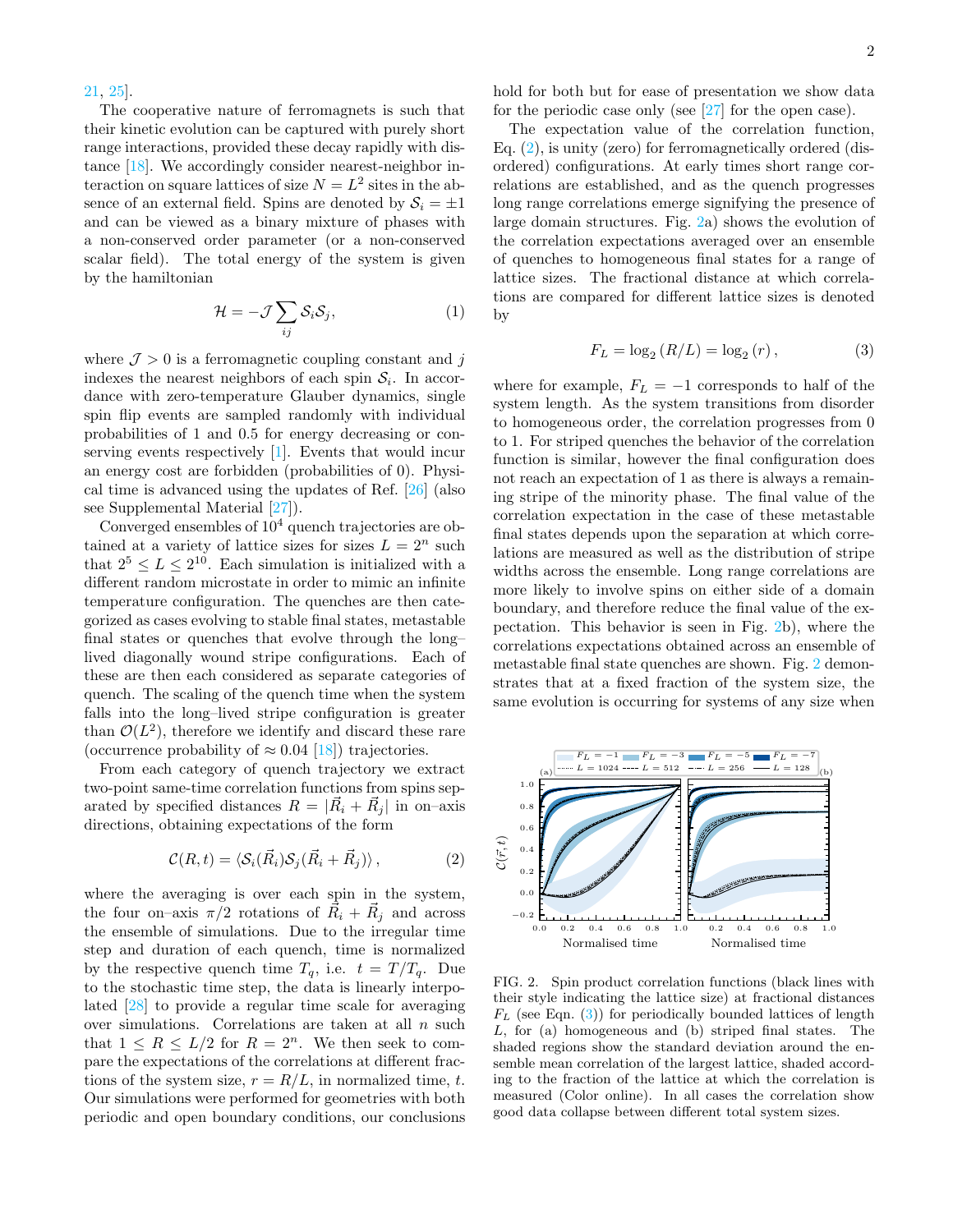compared in normalized time (this is also apparent for product correlations involving higher numbers of spins). In the early time evolution of the system, agreement in the correlations is at its worst particularly for the smallest systems considered. As time progresses or system size increases, correlation values quickly collapse onto universal curves characteristic of the correlation at specified fractional distances. We find that this discrepancy decays rapidly with increasing  $L$ , and therefore attribute it to a finite size effect. In order to justify this claim, we compute the difference in equivalent correlations obtained on lattices of lengths separated by a scale factor of  $b \geq 2$  such that  $L' = bL$ . The difference is written as

$$
\Delta \mathcal{C}(r,t) = \mathcal{C}(r,t) - \mathcal{C}'(r,t),\tag{4}
$$

where  $\mathcal{C}'$  is the correlation obtained on the system of length  $L'$  at a fractional distance of r at time time t. As expected for a finite size effect, the discrepancies rapidly become negligible with increasing system size. Fig. [3](#page-2-0) shows this decay for data taken at a single lattice fraction on multiple lattice sizes (the magnitude of the largest discrepancy in  $\Delta\mathcal{C}$  being ≈25% of the converged value for  $L = 32$  for evolution to both stable and metastable final states. Interestingly, the largest discrepancy in the correlations converges from above (below) for stable (metastable) final states.

The dynamic scaling hypothesis asserts that the evo-



<span id="page-2-0"></span>FIG. 3. (Color online) Plots of the differences in equivalent correlations  $\Delta\mathcal{C}(r,t)$  between lattice sizes of L and L' for both (a) stable and (b) metastable final state quenches. The correlations used here were measured at lattice fractions of  $F_L = -3$ . The relative size of the lattices is expressed as  $R_L = \log_2(L/L')$ . In each case  $L' = 1024$ , and L varies over  $2^5 \leq 2^n \leq 2^9$ . The inset plots show the decay in max  $|\Delta C(r, t)|$ . For all the time the maximum differences tend towards zero with increasing system length. The solid horizontal line indicates  $\Delta \mathcal{C}(r, t) = 0$ .

lution of the system is governed by the growth of a single characteristic length  $R_c(T) \propto T^{1/z}$  (where  $z = 2$  for the 2D Ising model) [\[4,](#page-3-4) [29\]](#page-3-23). In the regime where this length is greater than the lattice spacing, but smaller than the system length, the two-point correlation functions further collapse onto one universal curve of the form

<span id="page-2-1"></span>
$$
\mathcal{C}(R,T) \propto G\left(\frac{R}{R_c(T)}\right) \propto G\left(\frac{R}{T^{1/z}}\right),\tag{5}
$$

at all times. The characteristic length associated with the coarsening process,  $R_c(T)$ , is a measure of the typical domain size. This can be taken to be the distance at which the two-point correlation functions decays to zero [\[4\]](#page-3-4). In the case of the 2D kinetic Ising model the exponent is  $z = 2$ . Hence spins at shorter distances rapidly correlate and spins at distances longer than the correlation length are essentially uncorrelated. This pattern then extends to longer scales as the system coarsens and domains grow. In the case of finite systems the long time limit of  $R_c(T)$  is naturally limited by the system length  $L$  (see Fig. [4\)](#page-3-24).

Here we argue that the multiscale equivalence in correlations is of a stronger form, since at all scales and times data collapse of the average of the correlations occur irrespective of the characteristic length scale at a particular time. One may seek to explain this equivalence through two key scaling behaviors of the system. The first of these is the quench time  $T_q$ , which for the 2D Ising model is  $T_q \propto L^2$  [\[16\]](#page-3-14) (see Supplemental Material [\[27\]](#page-3-21)). The second is the growth of the two–point correlation functions in time, which is governed by the dynamical scaling law Eq. [5.](#page-2-1) There exists compelling numerical evidence for the dynamical scaling description of zero–temperature coarsening in the Ising model [\[3,](#page-3-25) [4\]](#page-3-4). This evidence is generally presented in the form of a universal data collapse when presented in the form of a universal data collapse when<br>considering the correlations as functions of  $r/\sqrt{t}$  [\[3,](#page-3-25) [4\]](#page-3-4). In such studies the distances considered between correlated spins are generally small with respect to the linear dimension of the system, in order to mimic behavior expected in the continuum limit. If the distances at which correlations are measured are extended to a significant fraction of the system length, the finite nature of the system then leads to a breakdown in the expected universal data collapse (see Fig. [4\)](#page-3-24). Even at times where the correlation at larger distances is still low, the spanning domains that determine the final state of the system have emerged, and this affects how the correlations can grow. Interestingly, this effect seems to be different for stable and metastable final state quenches. In the stable final state case, the finite size limitations appear to cause the correlations to grow more slowly, i.e. with an exponent  $z > 2$ . In the metastable case, the data collapse still fails, but to a lesser extent, until very late times where it is more obvious. At these times the system is close to forming the final striped phase. However, the multiscale equivalence of correlations presented in Fig. [2](#page-1-1) holds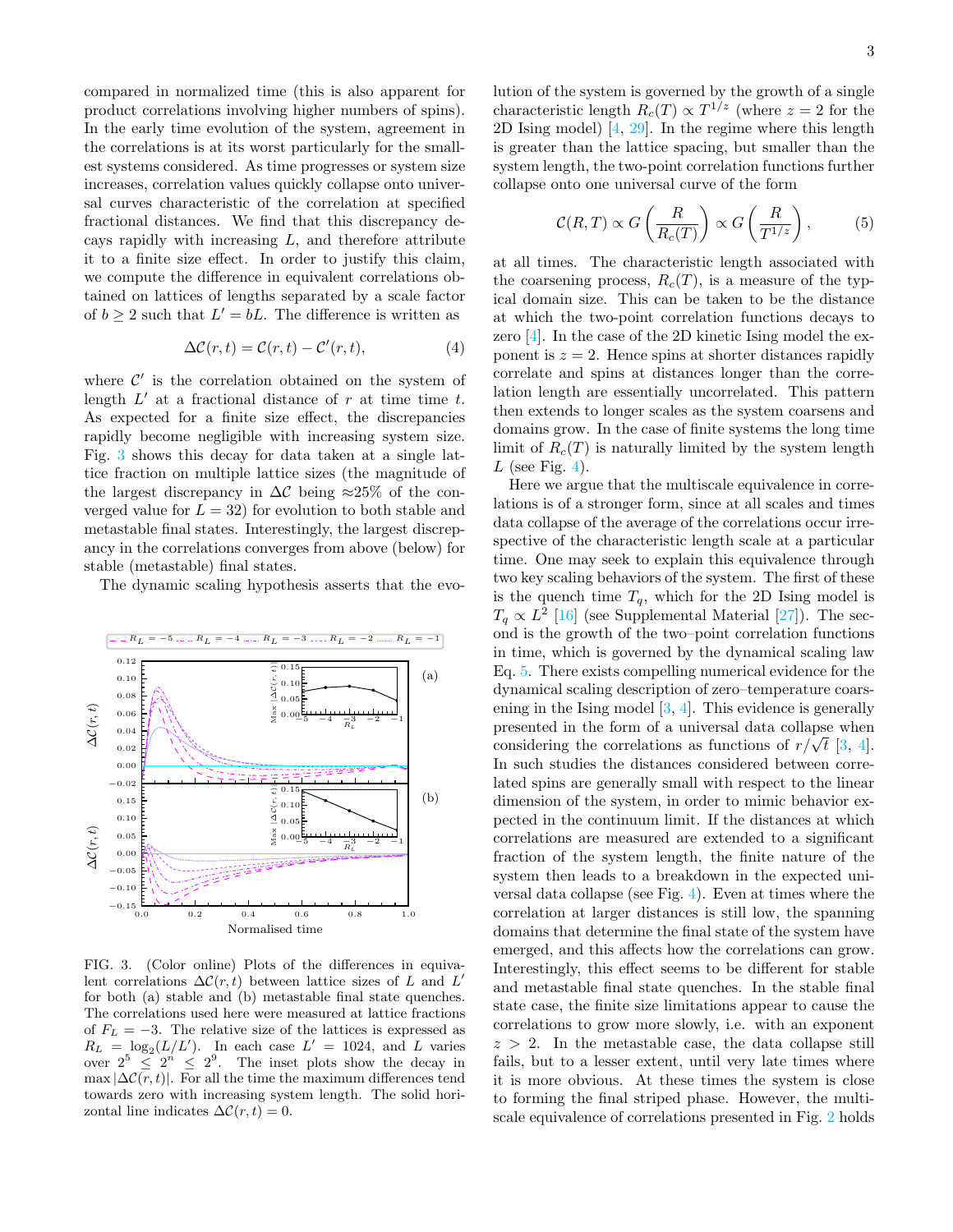not only in the regime where the dynamical scaling description of the zero–temperature coarsening is valid, but also at distances and times where the finite nature of the system is apparent.



<span id="page-3-24"></span>FIG. 4. Shows plots of the correlations as functions of  $r\sqrt{t}$ for (a) stable and (b) metastable final state quenches. In each case the distances considered are relatively large fractions of the system length  $(F_L \ge -4)$ , and the data collapse can be seen to fail. The insets show the same data with a shift in the horizontal axis of  $-4(r/L)^2$ , i.e. proportional to a dominant domain area, in an attempt restore the data collapse. This is improved for all but the largest lattice fractions. The data is averaged over only the active simulations at each time, and no time value with less than 30 active simulations was used.

In conclusion, we have shown that for finite square lattice Ising ferromagnets evolving under Glauber dynamics, there is an equivalence in how correlations evolve at fractional distances within the system in normalized time that holds for all available length scales across the entire time evolution of the system. Not only does this equivalence exist in the regime where the evolution of the system is well described by the scaling hypothesis describes, but also in the regime where the dynamical scaling description fails due to the finite nature of the system. This suggests the equivalence occurs independently of the characteristic length associated with the coarsening evolution of the system. It would be of interest to see the exploration of this behavior in other systems where the exponent  $z$  is the same as the 2D Ising model. Furthermore, there is also scope for investigation in other systems displaying curvature driven coarsening described by different forms of this dynamical scaling law, where the exponent  $z$  can vary from system to system, as well as in different regimes of the phase ordering process of a particular system [\[30\]](#page-4-0).

J.D. acknowledges support from EPSRC DTA grant EP/N509760/1. Results were obtained using ARCHIE-WeSt, EPSRC grant No. EP/K000586/1. The authors would like to thank Oliver Henrich and Sidney Redner for helpful comments during the preparation of this manuscript.

- <span id="page-3-0"></span>∗ [j.denholm@strath.ac.uk](mailto:j.denholm@strath.ac.uk)
- <span id="page-3-1"></span>† [benjamin.hourahine@strath.ac.uk](mailto:benjamin.hourahine@strath.ac.uk)
- <span id="page-3-2"></span>[1] R. J. Glauber, Journal of Mathematical Physics 4, 294 (1963).
- <span id="page-3-3"></span>[2] P. Krapivsky, S. Redner, and E. Ben-Naim, A Kinetic View of Statistical Physics (Cambridge University Press, 2010).
- <span id="page-3-25"></span>[3] K. Humayun and A. J. Bray, Journal of Physics A: Mathematical and General 24, 1915 (1991).
- <span id="page-3-4"></span>[4] A. Bray, Physica A: Statistical Mechanics and its Applications 194, 41 (1993).
- <span id="page-3-5"></span>[5] S. Tojo, Y. Taguchi, Y. Masuyama, T. Hayashi, H. Saito, and T. Hirano, Phys. Rev. A 82, 033609 (2010).
- [6] Y. Kawaguchi, H. Saito, K. Kudo, and M. Ueda, Phys. Rev. A 82, 043627 (2010).
- [7] S. De, D. L. Campbell, R. M. Price, A. Putra, B. M. Anderson, and I. B. Spielman, Phys. Rev. A 89, 033631 (2014).
- [8] J. Hofmann, S. S. Natu, and S. Das Sarma, Phys. Rev. Lett. 113, 095702 (2014).
- [9] N. Shitara, S. Bir, and P. B. Blakie, New Journal of Physics 19, 095003 (2017).
- [10] H. Takeuchi, Phys. Rev. A 97, 013617 (2018).
- <span id="page-3-6"></span>[11] L. McNally, E. Bernardy, J. Thomas, A. Kalziqi, J. Pentz, S. P. Brown, B. K. Hammer, P. J. Yunker, and W. C. Ratcliff, Nature Communications 8 (2017).
- <span id="page-3-7"></span>[12] B. Skorupa, K. Sznajd-Weron, and R. Topolnicki, Phys. Rev. E 86, 051113 (2012).
- <span id="page-3-8"></span>[13] J. Olejarz, P. L. Krapivsky, and S. Redner, Phys. Rev. E 83, 030104 (2011).
- [14] J. Olejarz, P. L. Krapivsky, and S. Redner, Phys. Rev. E 83, 051104 (2011).
- <span id="page-3-9"></span>[15] V. Spirin, P. L. Krapivsky, and S. Redner, Phys. Rev. E 65, 016119 (2001).
- <span id="page-3-14"></span>[16] V. Spirin, P. L. Krapivsky, and S. Redner, Phys. Rev. E 63, 036118 (2001).
- <span id="page-3-11"></span>[17] K. Barros, P. L. Krapivsky, and S. Redner, Phys. Rev. E 80, 040101 (2009).
- <span id="page-3-10"></span>[18] J. Olejarz, P. L. Krapivsky, and S. Redner, Phys. Rev. Lett. 109, 195702 (2012).
- <span id="page-3-12"></span>[19] U. Yu, Journal of Statistical Mechanics: Theory and Experiment 2017, 123203 (2017).
- <span id="page-3-13"></span>[20] L. F. Cugliandolo, Journal of Statistical Mechanics: Theory and Experiment 2016, 114001 (2016).
- <span id="page-3-15"></span>[21] T. Blanchard, F. Corberi, L. F. Cugliandolo, and M. Picco, EPL (Europhysics Letters) 106, 66001 (2014).
- <span id="page-3-16"></span>[22] C. Godrche and M. Pleimling, Journal of Statistical Mechanics: Theory and Experiment 2018, 043209 (2018).
- <span id="page-3-17"></span>[23] P. Mullick and P. Sen, Phys. Rev. E **95**, 052150 (2017).
- <span id="page-3-18"></span>[24] J. J. Arenzon, A. J. Bray, L. F. Cugliandolo, and A. Sicilia, Phys. Rev. Lett. 98, 145701 (2007).
- <span id="page-3-19"></span>[25] F. Corberi, L. F. Cugliandolo, F. Insalata, and M. Picco, Phys. Rev. E 95, 022101 (2017).
- <span id="page-3-20"></span>[26] F. M. Bulnes, V. D. Pereyra, and J. L. Riccardo, Phys. Rev. E 58, 86 (1998).
- <span id="page-3-21"></span>[27] "See supplemental material," For other boundary conditions and data extracted from our simulations.
- <span id="page-3-22"></span>[28] E. Jones, T. Oliphant, P. Peterson, et al., ["SciPy: Open](http://www.scipy.org/) [source scientific tools for Python,"](http://www.scipy.org/) (2001–).
- <span id="page-3-23"></span>[29] P. C. Hohenberg and B. I. Halperin, Rev. Mod. Phys. 49, 435 (1977).